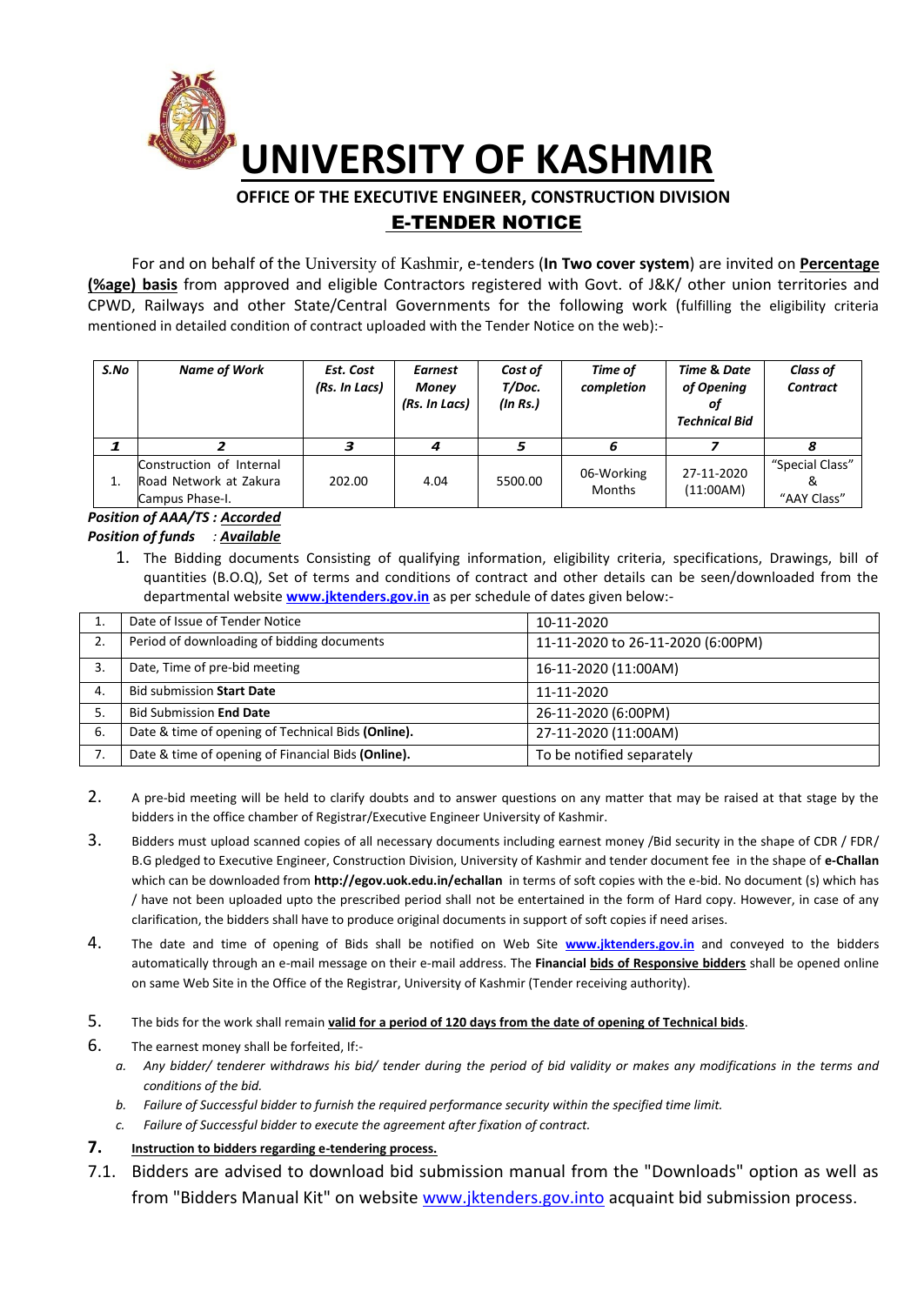- 7.2. To participate in bidding process, bidders have to get 'Digital Signature Certificate (DSC)' as per Information Technology Act-2000. Bidders can get digital certificate from any approved Vendor.
- 7.3. The bidders have to submit their bids online in electronic format with digital Signature. No bid will be accepted in physical form.
- 7.4. Bids will be opened online as per time schedule mentioned in Para-1.

**Note: - Scan all the documents on 100 dpi with black and white option.** 

- 8. The department will not be responsible for delay in online submission due to any reasons.
	- *A) Scanned Copy of PAN Card /Valid GSTIN No.*
	- *B) Latest GST Clearance Certificate form GST-3B.*
- 9. Bidders are advised not to make any change in BOQ (Bill of Quantities) contents. In no case they should attempt to create similar BOQ manually.
- **10. Price escalation and Taxes:-** The rates quoted by the bidder in terms of (%age) Percentage (Excess/Less) shall be deemed to include price escalation and all taxes including CGST and SGST up to completion of the work, unless otherwise specified. Deduction on account of taxes shall be made from the bills of the contractor on gross amount of the bill as per the rates prevailing at the time of recovery. **The quoted percentage (%age) should preferably be in fractional form in order to minimize concurrence of similar quoted rates/Percentage.**
- 11. Bidders are advised to use **"My Documents"** area in their user on JK Tendering portal to store such documents as are required.

| S.No | Name of                                                                   | Advertis | Financial<br><i>Turnover</i>                                                                                                                                                                                                                                    | Similar Nature of                                                                                                                                                                                                                                                                                                                                                                                                                                                                                                                                                                                                                  | Remar                                          |
|------|---------------------------------------------------------------------------|----------|-----------------------------------------------------------------------------------------------------------------------------------------------------------------------------------------------------------------------------------------------------------------|------------------------------------------------------------------------------------------------------------------------------------------------------------------------------------------------------------------------------------------------------------------------------------------------------------------------------------------------------------------------------------------------------------------------------------------------------------------------------------------------------------------------------------------------------------------------------------------------------------------------------------|------------------------------------------------|
|      | Work as per NIT                                                           | e d      | required                                                                                                                                                                                                                                                        | works as Contractor                                                                                                                                                                                                                                                                                                                                                                                                                                                                                                                                                                                                                | $\boldsymbol{k}$ s                             |
|      |                                                                           | Amount   |                                                                                                                                                                                                                                                                 |                                                                                                                                                                                                                                                                                                                                                                                                                                                                                                                                                                                                                                    |                                                |
|      |                                                                           | in lacs. |                                                                                                                                                                                                                                                                 |                                                                                                                                                                                                                                                                                                                                                                                                                                                                                                                                                                                                                                    |                                                |
| 1.   | Construction<br>of<br>Internal<br>Road Network<br>at<br>Zakura<br>Campus. | 202.00   | condition of<br>As<br>per<br>contract<br>Average Annual<br>Financial<br>Turnover<br>should be at least 50%<br>of the Advertised Cost<br>of each work during the<br>immediate Last Three<br>Financial<br>consecutive<br>$(2017-18)$<br>Years<br>to<br>2019-2020) | The<br>1.<br>Contractor<br>shall<br>upload certificate/s<br>from<br>the<br>appropriate<br>authority of having<br>successfully<br>completed<br>single<br>similar nature of<br>work not less than<br>80% of Advertised<br>Cost<br>or<br>two<br>similar nature of<br>works of value<br>not less than 60%<br>of Advertised Cost<br>three similar<br>or<br>nature of works<br>not less than 40%<br>of Advertised Cost<br>each<br>work<br>during<br>executed<br>last<br>5-years<br>the<br>$(2015-16$ to 2019-<br>20). A relevant<br>completion<br>certificate<br>clearly<br>indicating date of<br>start and date of<br>completion of the | Two<br>cover<br>system<br>$\ddot{\phantom{a}}$ |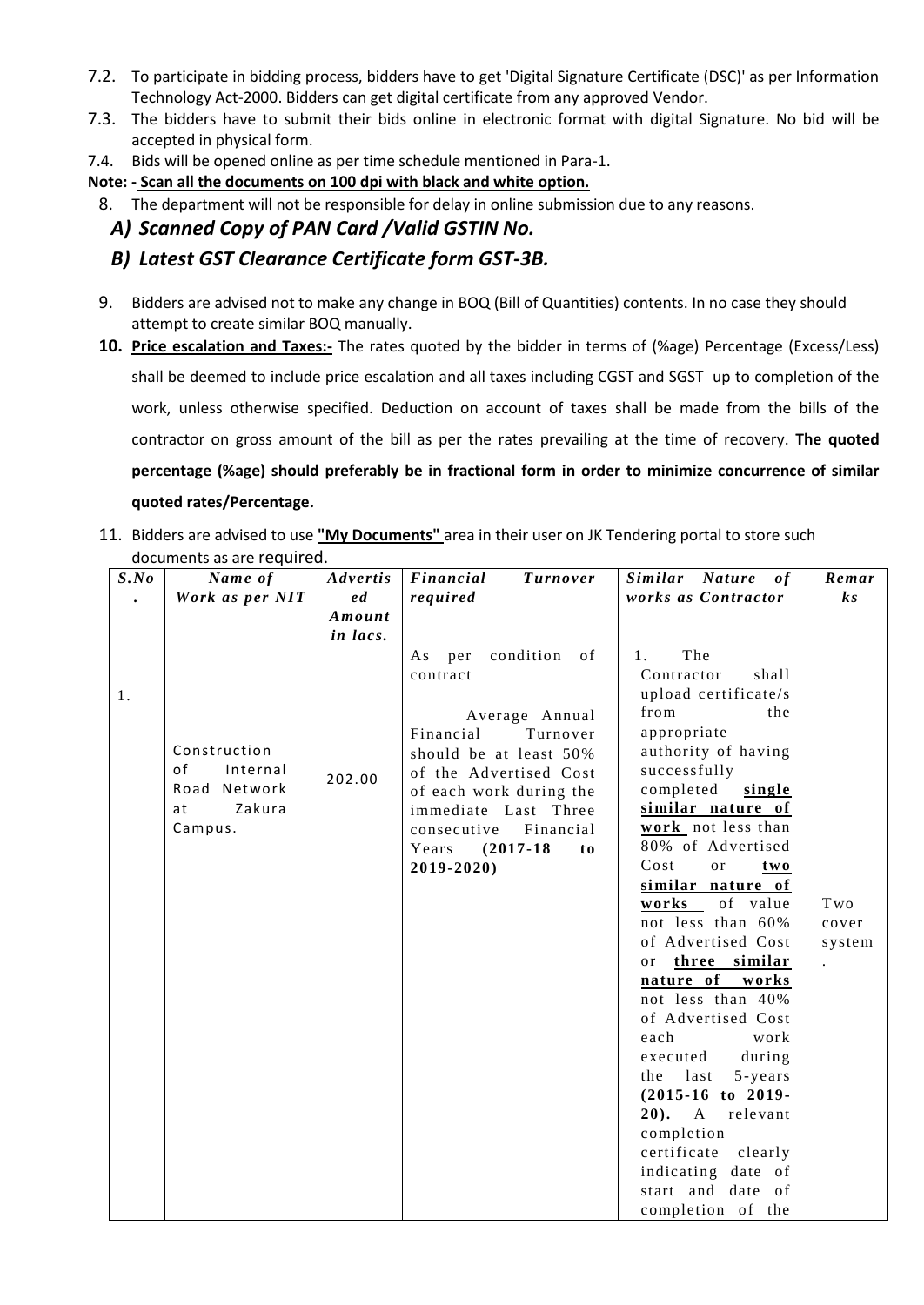|  |  | work/s        | by | the |  |
|--|--|---------------|----|-----|--|
|  |  | participating |    |     |  |
|  |  | bidder.       |    |     |  |

#### **12. Bid Capacity Applicable for the works costing more than Advertised cost.**

**13**. Bidders who meet the minimum qualification criteria will be qualified only if their bid capacity is more than the total value of advertised amount. The available bid capacity will be calculated as under:-

| <b>Year Before</b> | <b>Multiplying factor</b> |
|--------------------|---------------------------|
| One                | 1.08                      |
| Two                | 1.16                      |
| <b>Three</b>       | 1.25                      |
| Four               | 1.36                      |
| Five               | 1.46                      |
| <b>Six</b>         | 1.58                      |
| Seven              | 1.71                      |

## *Assessed Available Bid Capacity = (A x N x M - B), Where*

 $A =$ Maximum value of Civil Engineering works executed in any one year during the last Five years

 (Updated to the current price level @8% per annum) taking into account the completed as well as works in progress.

 $N =$  Number of years prescribed for completion of the works for which bids are invited.

 $M=2.5$ 

 $B =$  Value at current price level of the existing commitments and on-going works to be completed during the next years (Period of completion of the works for which bids are invited).

#### **14. Qualification Information:**

**14.1** Report of financial standing of bidder such as profit and loss statement, Balance sheet & Auditors report, ITR/TDS of last 05 financial years.

**14.2** Availability (either owned or leased or hired) of key items of contractor's equipment essential for carrying out the works

| S.No. | Type of equipment              | <b>Nos</b> |
|-------|--------------------------------|------------|
| 1.    | Compactor                      | 01         |
| 2.    | Concrete Pump.                 | 01         |
| 3.    | <b>Batching plant</b>          | 01         |
| 4.    | Tipper                         | 02         |
| 5.    | Excavator                      | 01         |
| 6.    | Lift Mixer                     | 01         |
| 7.    | Mixer                          | $02\,$     |
| 8.    | Vibrator                       | 04         |
| 9.    | Generator (125 KVA)            | 01         |
| 10.   | <b>Welding Machine</b>         | 01         |
| 11.   | Dewatering Pump 100 mm         | 01         |
| 12.   | Water resistant shuttering ply | 1000 Sqm   |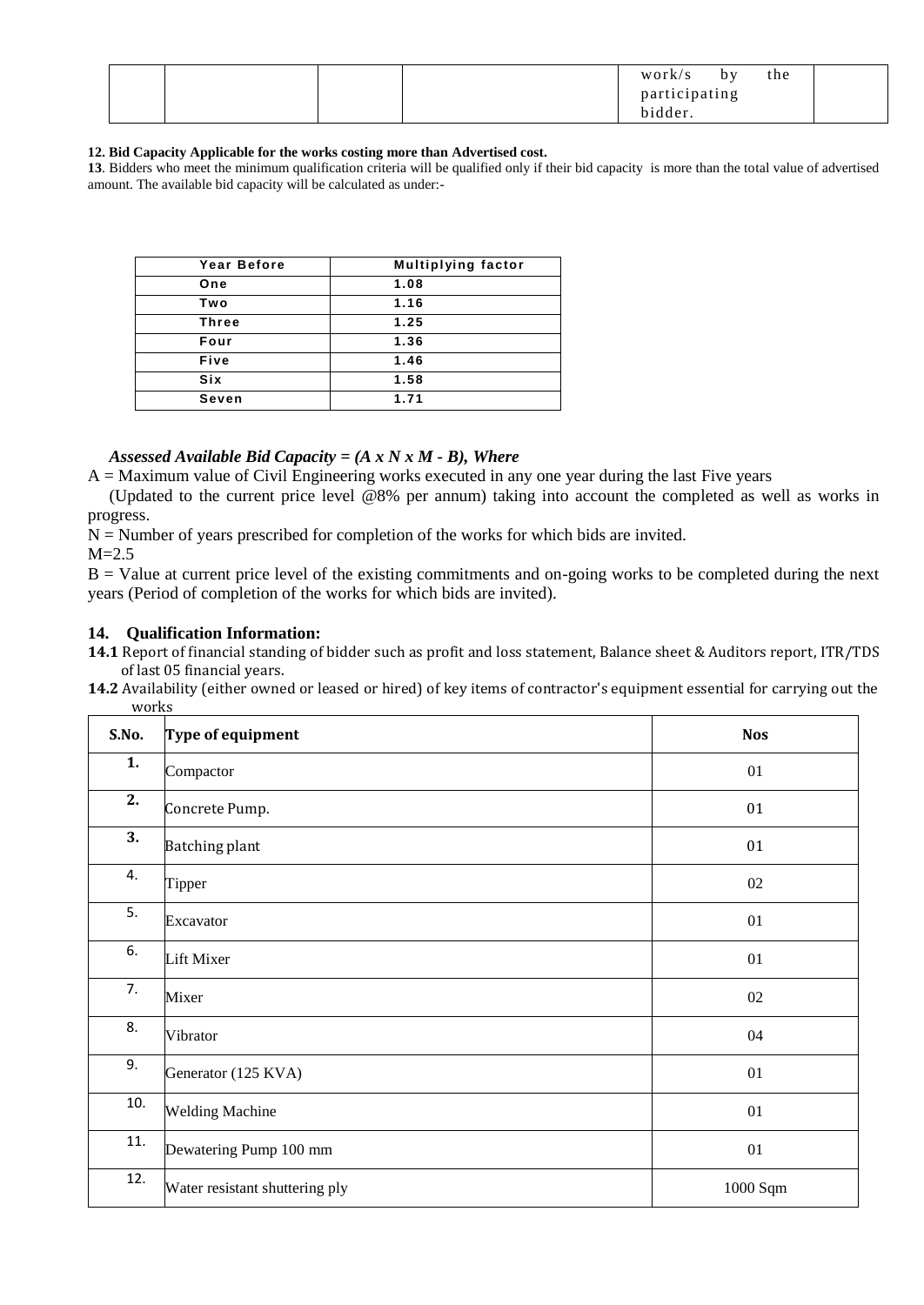13. Field Test Lab. (with all the testing equipment for quality control)  $\begin{bmatrix} 1 & 0 & 0 \end{bmatrix}$ 

| S.No. | <b>Personnel</b>               | <b>Qualification</b>         | Nos. |
|-------|--------------------------------|------------------------------|------|
|       | Civil Engineer                 | Degree Holder/Diploma holder |      |
|       | <b>Works Supervisor</b>        | $I.T.I/10+2$                 |      |
|       | Engineering Lab.<br>Technician | LT I                         |      |

*14.3 Qualifications and experience of key personnel required for administration and execution of the contract with bio-data*.

**15** .Evidence of access to line (s) of credit and availability of other financial resources/facilities [ten percent (10%) of proposed contract value certified by bankers **(Scheduled / Nationalized Bank).**

**16.** Proposed programme ( schedule and Bar charts).

**17**. Information regarding Value at current price level of the existing commitments and on-going works to be completed during the next years (Period of completion of the works for which bids are invited).

## **17.1 Undertakings/ affidavit:-**

- a. Authority to seek references from Bidders bankers.
- b. That the bidder would be able to invest a minimum of 15% of Contract Value.
- c. Information regarding any litigation current or during the last five years, in which the bidder is involved, the parties concerned and disputed amount.
- d. That the bidder is not black listed/debarred by any Govt. or Semi-Govt. Departments from participation in tendering.
- e. That bid will remain valid for a period of one hundred and twenty (120) days from the date of opening of Technical bids.
- f. Affirming that the information submitted by the bidder with the bid  $\ell$  supporting documents is true  $\&$ correct to the best of his knowledge and belief.
- **18. Note**:-Even though the bidders meet the above qualifying criteria, they are subject to be disqualified if they have made misleading or false representation in the forms, statements and attachments submitted in proof of the qualification requirement and/or record of poor performance such as abandoning the works, not properly completing the contract, inordinate delays in completion, litigation history, or financial failures etc and/or participated in the previous bidding for the same work and has quoted unreasonably high bid prices and could not furnish rational justification to the employer.
- 19. The bidder at his own responsibility and risk should visit and examine the site of work and its surroundings before submission of bid.
- 20. Non attendance of pre-bid meeting will not be cause of disqualification of the bidder.
- 21. All documents relating to the bid shall be in the English Language.

22.The material shall be of standard quality i.e.

- I. Cement = AMBUJA/ACC/JK Cements/Max or equivalent.
- **II.** Steel= TATA/SAIL or equivalent**.**
- 23. All Key Construction Material shall have to be arranged by the Contractor Strictly as per Specifications with the approval of EIC.

## 24. **General Conditions of Contract:-**

- 24.1. The date of start of the work shall be reckoned within one week from the date of issuance of LOI/Contract allotment as the case may be.
- 24.2. **Penalty for delay in completion:-**In case of delay in completion of work beyond stipulated period of completion, caused by the contractor Rs 2000 per day (Two Thousand per day) subject to the maximum of (2.00 %) Two percent of the Completion cost shall be imposed.
- 24.3. **Time extension:-**Suitable time extension shall be granted in case of increase in scope of work and in the event of delay beyond control of contractor to be determined by the department.
- 24.4. **Advance Payments**:-No mobilization advance/equipment advance shall be paid unless otherwise specified in the SBD.
- 24.5. **Secured Advance**:- No Secured advance shall be paid unless otherwise specified.
- 24.6. **Retention Money:-** 4% (2% CDR +2% Retention money/Bill Deposit deducted from each running/final bill) of the successful contractor shall be released after Successful completion of DLP.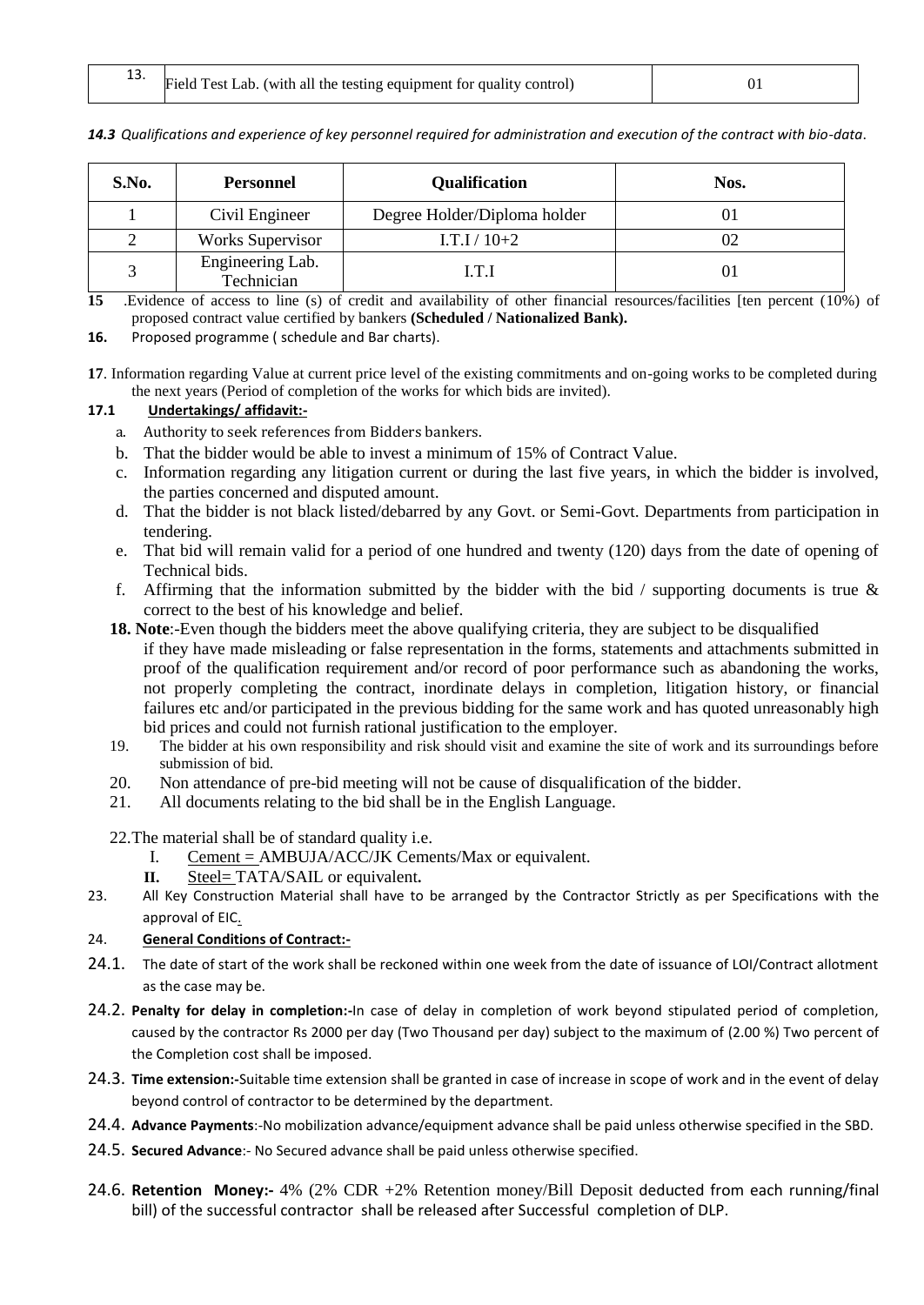- 24.7. **Schedule of Payment:-**The payment schedule shall be fixed after award of contract in favour of successful bidder, on the basis of availability of funds and value of work executed, shall be determined by the Engineer.
- 24.8. **Amendment of bidding document:-**Before the deadline for submission of bids the employer may modify the bidding documents by issuing Addenda.
- 24.9. The tender receiving authority reserves the right to accept or reject any tender or all tenders without assigning any reason thereof.
- 24.10. **Unbalanced Bid:-** In case bid of the lowest bidder is found unbalanced, the successful bidder shall have to produce additional performance security in shape of CDR/FDR/BG within (10) days after opening of price bids, as per following break-up:-

| S. No | Percentage of unbalance bid viz., advertised cost on<br>account of Low rates | <b>Additional</b><br>Performance<br>Security |
|-------|------------------------------------------------------------------------------|----------------------------------------------|
| 1.    | Upto and including 15% below                                                 | Nil                                          |
| 2.    | Greater than 15% upto and including 20% below                                | 5%                                           |
| 3.    | Greater than 20% upto and including 25% below                                | 10%                                          |
| 4.    | Greater than 25% upto and including 30% below                                | 15%                                          |
| 5.    | Greater than 30% below                                                       | 20%                                          |

Additional security shall be released after Virtual completion of the work.

In case the %age Percentage (Excess) quoted by the contactor over the bill of quantities is found higher than the estimated rate, then contractor will be called for negotiation of rate or will be allotted on the basis of calculations made as per book of analysis of rates CPWD keeping in view the present market rates.

- 24.11. **Restoration of work:-** On completion of contract the contractor shall be responsible to remove all un-used material and restore all work in its original position at his own cost.
- 24.12. **Traffic regulations:-**The contractor is bound to adhere to traffic regulations as is applicable from time to time and ensure arrangements of smooth regulation of traffic during execution of work.
- 24.13. **Arbitration:-** The arbitration shall be conducted in accordance with the arbitration procedure stated in the J&K conciliation and Arbitration Act No:-xxxv of 1997 issued vide SRO No:-403 vide Notification of J&K Govt., "Law Department" 11th December-1997.
- *24.14.* **Defect Liability period**:- The DLP shall be Calculated from date of certified completion of work and period shall be 12- months. *The defects noticed in the work during execution or D.L.P. shall be corrected by the Contractor within the length of time specified by the Engineer. If the contractor does not correct the defects pertaining to D.L.P. to the satisfaction of the Engineer within the time specified, the Engineer will assess the cost of having the defects corrected and contractor will pay this amount on correction of defects.*  **Safety:-** The contractor shall be responsible for safety of all activities at site of work.
- 24.15. **Discoveries**:- Anything of historical or other interest or of significant value unexpectedly discovered on the site shall be the property of the Govt.
- 24.16. **Tests**:-The contractor shall be solely responsible for carrying out the mandatory tests required for the quality control at his own cost.
- 24.17. **Termination**:- The employer may terminate the contract if the contractor causes a fundamental breach of the contract.

# **25. Fundamental breach of contract will include:-**

- 25.1. Continuous stoppage of Work for a period of 30 days without authorization of Engineer in-charge.
- 25.2. *Contractor is declared bankrupt.*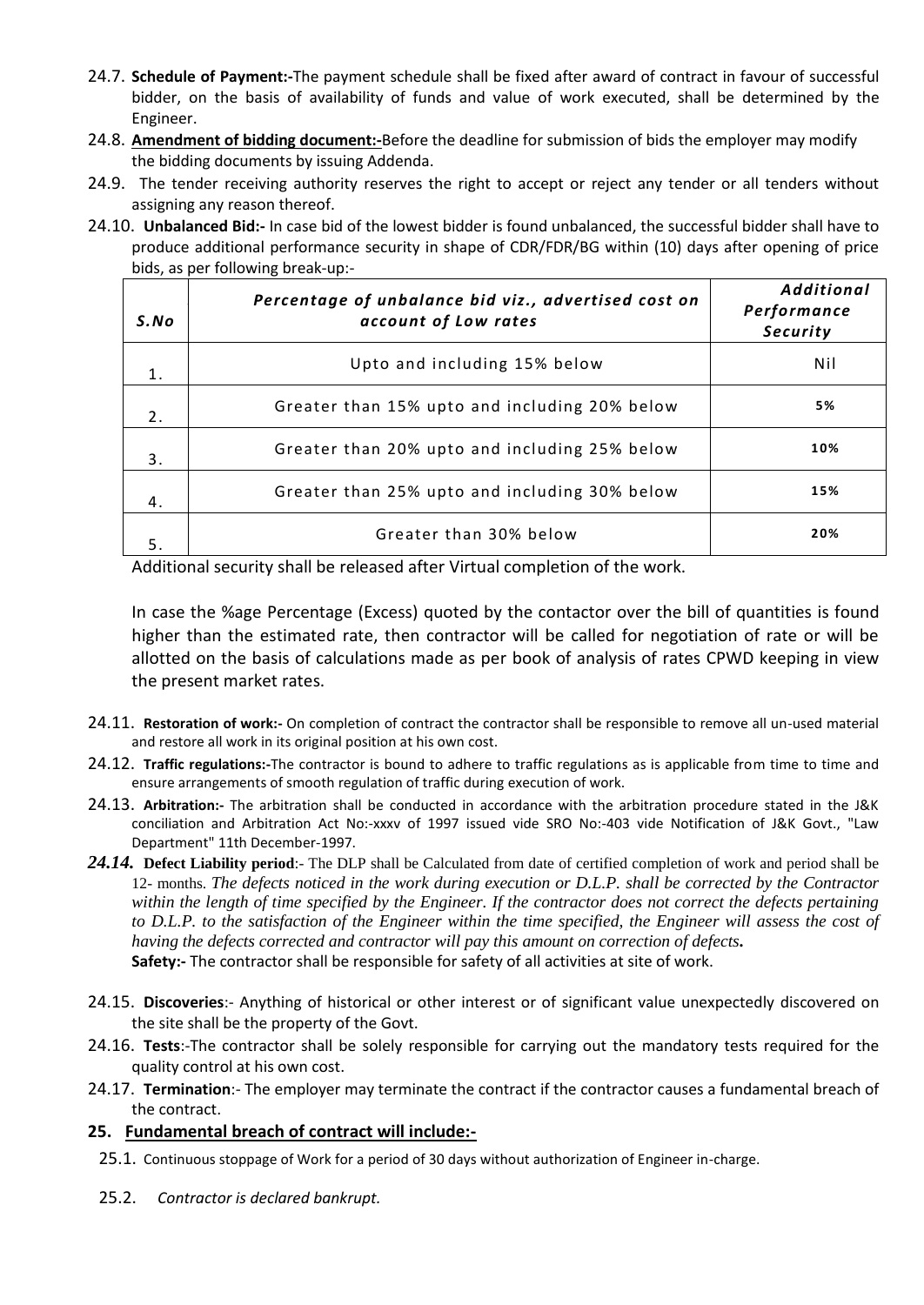- *25.3. Any evidence of involvement of contractor in corrupt practices.*
- *25.4. Contractor delays the completion of work beyond stipulated time of completion.*
- *25.5. Pursuant to the process of termination of defaulted contract, the employer reserves the right to invite fresh tender for the balance work at the risk and cost of defaulting contractor.*
- *25.6. If in case contractor failed to start /complete the work, within the stipulated time period, his CDR/Earnest Money/Additional Deposit shall be forfeited after termination of the contract. Besides, defaulting contractor shall be debarred from taking works in University of Kashmir at least for two year.*
- 25.7. Major Labour Laws applicable to establishment engaged in building and other construction Work:-
- *25.8. Workmen compensation act 1923.*
- *25.9. Payment of Gratuity Act 1972.* 
	- *26.0. Employees P.F. and Miscellaneous Provision Act 1952.*
	- *26.1 Maternity Benefits Act 1951.*
	- *26.2 Contract Labour (Regulation & Abolition) Act 1970.*
	- *26.3 Minimum Wages Act 1948.*
	- *26.4 Payment of Wages Act 1936.*
	- *26.5 Equal remuneration Act 1979.*
	- *26.6 Payment of bonus Act 1965.*
	- *26.7 Industrial disputes Act 1947.*
	- *26.8 Industrial employment standing orders Act 1946.*
	- *26.9 Trade Union Act 1926.*
	- *26.10 Child Labour (Prohibition & Regulation) Act 1986.*
	- *26.11 Inter State Migrant workmen's(Regulation of employment & Conditions of service)Act 1979.*
	- *26.12 The Building and other Construction workers (Regulation of employment and Condition of service) Act 1996 and the Census Act of 1996.*
	- *26.13 Factories Act 1948.*
	- *26.14 Compliance with Labour Regulation Laws of J&K State.*
- 27 Specification/Quality Control**:-** All items of works shall conform to specifications as per IRC/ MORTH/ NBO/ CPWD/ SSR/ other prescribed specifications provided by the University Consultant.
- 28 **Insurance**:- Insurance cover to Labour / Machinery / Work / Plant material / Equipment by the contractor shall be mandatory.
- 29 **Laws Governing the Contract:-**The contract shall be governed by Laws of the land.
- 30 **Court's Jurisdiction**:-In case of any disputes/differences between contractor and Department the jurisdiction shall be J&K State.

31 **Time Extension**:-

- *31.1. The work is to be completed within the time limit specified in the NIT and the time of completion will also increase / decrease in proportion with additional / deleted quantum of work depending upon the actual quantum of work.*
- *31.2. Request for extension of time shall be made by the contractor in writing not later than fifteen days of happening of the event causing delay. The contractor shall also indicate in such a request the period for which extension is desired.*
- *31.3. Abnormal /bad weather or Serious loss or damage by fire or Civil commotion, strike or lockout (other than among the labour engaged by the contractor) affecting any or the trades employed on the work, or Non availability of departmental stores. Any other cause which in the absolute discretion of the accepting authority is beyond the contractor's desire.*
- *31.4. On contractor's representation based on the grounds as detailed above the time for completion of the work may be extended by a period considered reasonable by the Department.*